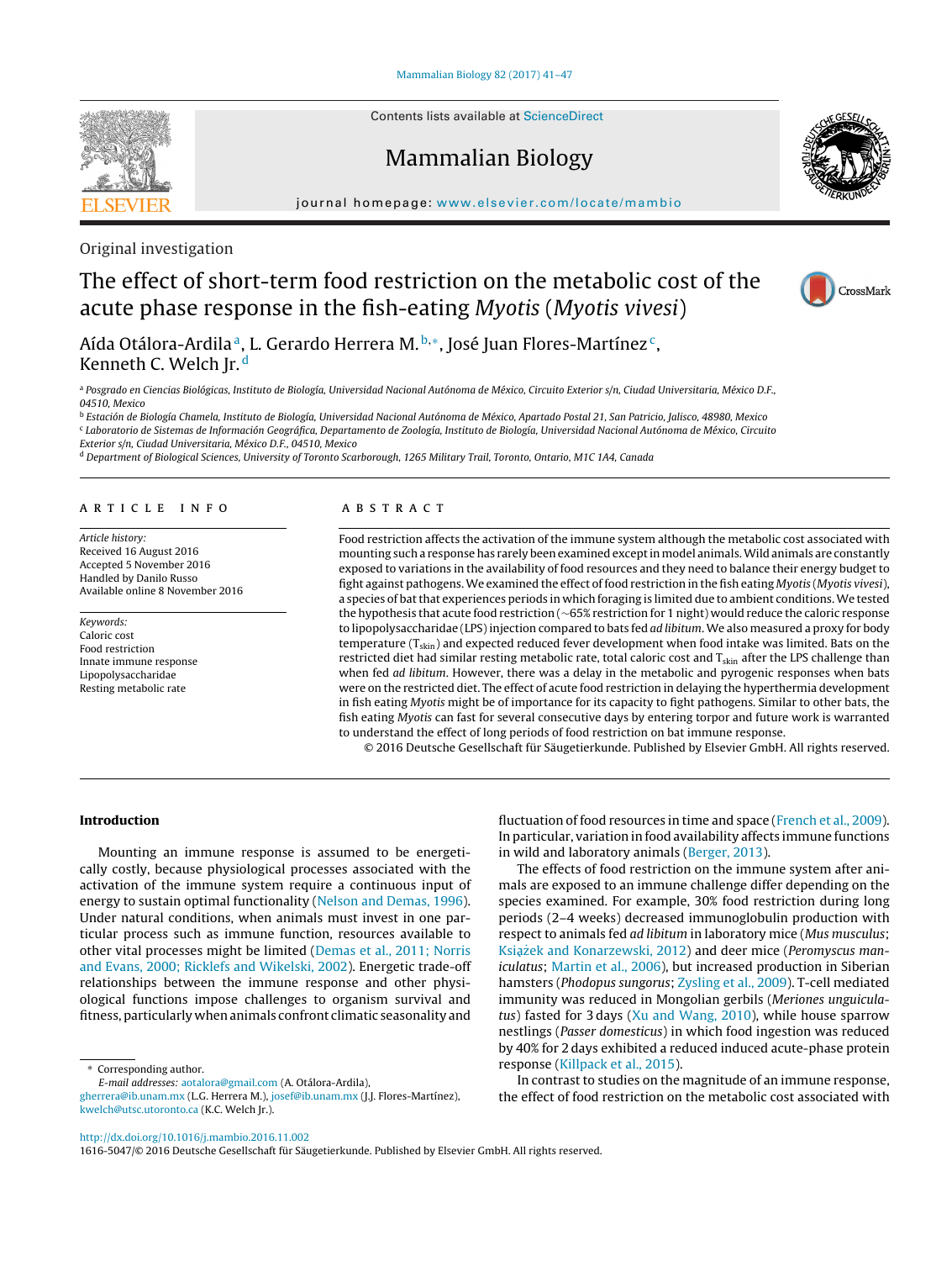mounting such a response has rarely been examined. For example, laboratory rats (Rattus norvegicus) administered lypopolisaccharidae (LPS) after 28 days of 30–40% food restriction, and little ringed plovers (Charadrius dubius; [Gutiérrez](#page-6-0) et [al.,](#page-6-0) [2011\)](#page-6-0) challenged with phytohemagglutinin after 3 days of similar levels of food restriction both exhibited significantly reduced metabolic rate increases during the acute response phase compared to individuals fed ad libitum. LPS is an endotoxin present in most gram-negative bacteria that stimulates the innate immune system through induction of the acute phase response (APR), provoking fever, weight loss, anorexia, and diminished activity ([Bonneaud](#page-6-0) et [al.,](#page-6-0) [2003;](#page-6-0) [Canale](#page-6-0) [and](#page-6-0) [Henry,](#page-6-0) [2011;](#page-6-0) [Cutrera](#page-6-0) et [al.,](#page-6-0) [2010;](#page-6-0) [Lee](#page-6-0) et [al.,](#page-6-0) [2005\).](#page-6-0) The APR occurs in the first stage of infection and its main function is to minimize energy expenditure on non-essential organismal functions while limiting nutrient availability to pathogens, enhancing animal survival [\(Burness](#page-6-0) et [al.,](#page-6-0) [2010\).](#page-6-0) At least in individuals not subjected to reduced food intake, activation of APR by LPS often involves an increase in resting metabolic rate in laboratory ([Buchanan](#page-6-0) et [al.,](#page-6-0) [2003;](#page-6-0) [MacDonald](#page-6-0) et [al.,](#page-6-0) [2012\)](#page-6-0) and in wild animals ([King](#page-6-0) [and](#page-6-0) [Swanson,](#page-6-0) [2013;](#page-6-0) [Marais](#page-6-0) et [al.,](#page-6-0) [2011\).](#page-6-0)

The activation of the APR might be particularly relevant for the survival of long-lived animals because they are more likely to be repeatedly exposed to, or exposed to a broader variety of, pathogens than short-lived animals, and therefore should invest more heavily in immune maintenance [\(Martin](#page-6-0) [II](#page-6-0) et [al.,](#page-6-0) [2006\).](#page-6-0) Bats have exceptionally long life spans that are on average 3.5 times longer than other eutherian mammals of similar size [\(Munshi-](#page-6-0)South [and](#page-6-0) [Wilkinson,](#page-6-0) [2010\)](#page-6-0) and they have high mass specific field metabolic rates [\(Geiser](#page-6-0) [and](#page-6-0) [Coburn,](#page-6-0) [1999;](#page-6-0) [Speakman](#page-6-0) [and](#page-6-0) [Król,](#page-6-0) [2010\).](#page-6-0) Immune response in some bat species might be compromised as they lower their metabolic rate when food availability is limited ([Bouma](#page-6-0) et [al.,](#page-6-0) [2010;](#page-6-0) [Moore](#page-6-0) et [al.,](#page-6-0) [2011\).](#page-6-0) We examined the effect of acute food restriction on the metabolic rate of the fisheating Myotis (Myotis vivesi; Vespertilionidae) after activating APR with an administration of LPS. This bat feeds primarily on marine fish and crustaceans [\(Otálora-Ardila](#page-6-0) et [al.,](#page-6-0) [2013\)](#page-6-0) and might not feed for one to several days presumably due to limiting foraging conditions ([Salinas](#page-6-0) [R.](#page-6-0) et [al.,](#page-6-0) [2014\).](#page-6-0) We tested the hypothesis that acute food restriction (∼65% restriction for 1 night) would reduce the caloric response to LPS injection compared to bats fed ad libitum. We also measured body temperature and expected no fever development when food intake was limited.

#### **Material and methods**

#### Animal care and housing

Individual fish-eating Myotis were captured in March 2014 on Partida Norte Island (28°52′30″N, 113°02′17″W), located in the midriff region of the Gulf of California, Mexico (Carreño [and](#page-6-0) [Helenes,](#page-6-0) [2002\).](#page-6-0) Individuals were maintained in captivity for one week before experiments began. Bats were maintained in an outdoor flight cage  $(3.4 \times 2.8 \times 1.8 \text{ m})$  where they were fed with shrimp, salmon, and mealworms supplied *ad libitum* on several Petri dishes. Mean air ambient temperature was  $29.3 \pm 1.6$  °C (mean  $\pm$  s.e.m., here and thereafter) throughout the experiment.

## Experimental procedures

Seven adult, non-reproductive individuals (4 males, 3 females,  $28.9 \pm 0.6$  g) were studied. Each bat was sequentially subjected to each of two feeding regimes one day before the onset of the data collection: unlimited (ad libitum) and restricted feeding. In both cases, the diet consisted of shrimp, salmon, mealworms, and water. For the ad libitum treatment, bats were maintained in the outdoor cage the night before the immune challenge and food was presented at 20:00 h in five Petri dishes to assure that it was not monopolized by some individuals. The amount of food consumed was estimated by subtracting the amount of food remaining in the dishes at 06:00 h from the amount provided the previous night. We calculated the amount of food consumed per individual during each pre-challenge night ( $n=6$ ) dividing total food consumed by the number of individuals. Bats on the ad libitum diet consumed  $6.4 \pm 0.9$  g per individual on the pre-challenge night. This value is similar to the average amount of food consumed by bats  $(6.7 \pm 0.6$  g per individual) during the period in which they were not managed for the experiments (34 nights). When bats were fed the restricted diet, they were placed in individual cages ( $25 \times 15 \times 10$  cm) the night previous to the immune challenge. The restricted diet consisted of ∼35% of the average food consumed ad libitum. Individual bats on the restricted diet consumed  $2.2 \pm 0.1$  g when assigned to the PBS injection and  $2.4 \pm 0.1$  g when assigned to the LPS injection. Body mass of each individual was measured at the beginning (20:00 h) and end (06:00 h) of each dietary treatment.

#### Immune challenge

Each bat received a single injection of LPS in phosphate buffered saline (PBS) or an injection of PBS alone in separate trials at 07:00 h after each dietary treatment. Seven days after the completion of a round of data collection, each bat was injected with the alternative solution. The order in which bats received each solution was randomly assigned. As a result, each bat participated in four rounds of data collection: injection with either the LPS or PBS solution, followed by injection of the alternate solution while subjected to the ad libitum feeding diet and a subsequent series of two injections while subjected to the restricted diet. LPS doses consisted of a 1 mg mL−<sup>1</sup> solution of LPS (LPS L2630; Sigma, USA) diluted in  $50\,\rm\mu L$  of PBS. Injections were administered sub-dermally to the dorsal thorax of the bats. Prior to injection, the skin surrounding the injection site was sterilized with ethanol.

LPS is pyrogenic (fever-inducing); therefore, we measured bat skin temperature  $(T<sub>skin</sub>)$  using temperature-sensitive radiotransmitters (Holohil Systems, Ontario, Canada: model BD-2CT, 2.0 g) attached dorsally between the scapulae. We used R-1000 receivers (Communication Specialists Inc, California, USA) to record the pulse emission rate (number of beeps min<sup>-1</sup>) produced by the radiotransmitters every two hours throughout experiment, and we used transmitter-specific calibration curves supplied by the manufacturer to determine  $T<sub>skin</sub>$ . We recorded the pulse emission rate three times during 30 s for each 2-h period for each bat and used the average to assign  $T_{skin}$ . We calibrated radiotransmitters and found a mean difference of  $0.24 \pm 0.17$  °C (n = 35) between water temperatures reconstructed with radio-transmitters and with a thermometer. We measured the net change in  $T_{skin}$  due to the effect of LPS ( $\Delta_{\text{LPS-PBS}}T_{\text{skin}}$ ) by subtracting the mean  $T_{\text{skin}}$  value after the PBS injection from the mean  $T_{skin}$  value after LPS injection for each 2 h period. We measured body mass of each individual 23, 13, and 1 h prior to, and 11.5 h following, injection.

#### Respirometry and experimental design

We determined RMR by measuring  $O_2$  consumption rate ( $V_{O2}$ ) using flow-through respirometry during the resting phase of bats (07:00–19:30 h). We measured  $V_{O2}$  one day before (Day -1), and on the day of LPS or PBS injection (Day 0). Bats were placed in individual 250-ml metabolic chambers for the measurements. To measure  $V_{O2}$  rate, external air was drawn through three metabolic chambers (each containing a bat) and one empty reference chamber. Excurrent air from all chambers was sequentially sampled by precision gas analyzers (Field Metabolic System [FMS], Sable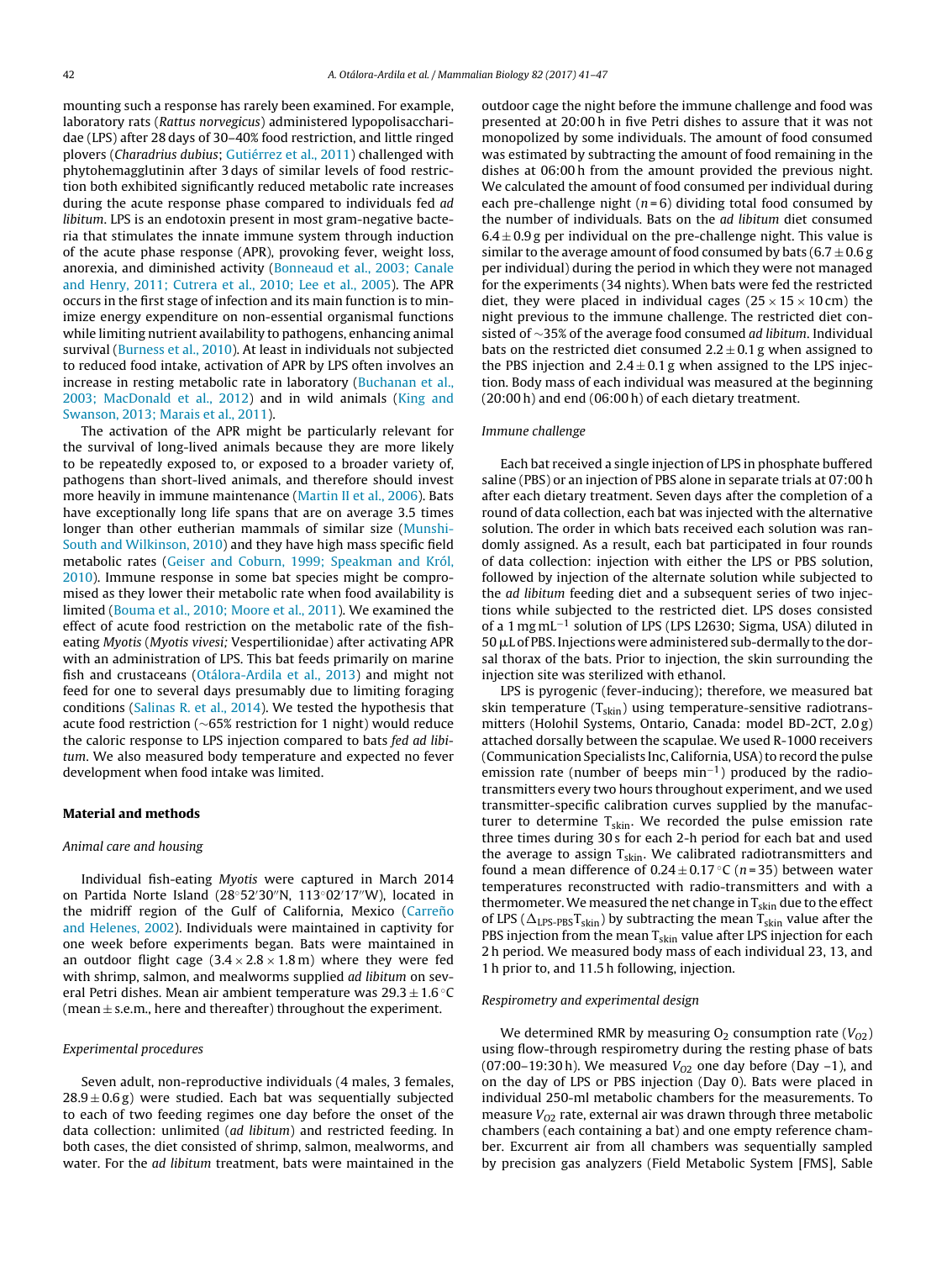<span id="page-2-0"></span>Systems International). Air was drawn through each chamber at 400–500 mL min−<sup>1</sup> and flow rate was maintained by the massflow controller of the FMS. Recordings were obtained from 7:00 to 19:30 h. Excurrent air was sampled first for 5 min from the reference chamber and then sequentially from each of the three chambers containing bats for 30 min each time, followed by another 5 min from the reference chamber. By the end of trial each day, we had acquired 30 min recordings per bat corresponding to hours 1, 3, 5, 7, 9 and 11 after the bats were placed in the chamber.

Flow rate, chamber temperature, water vapor, and oxygen levels were recorded using ExpeData acquisition software (v. 1.7.2, Sable Systems International) at a frequency of 1 Hz. After lag correction, smoothing, and correction for water dilution effects on flow rate and apparent  $O_2$  level,  $V_{O2}$  was calculated by application of standard equations according to [Lighton](#page-6-0) [\(2008\).](#page-6-0) We identified the lowest 5 min mean  $V_{O2}$  values within each 30 min sampling period as the bats' instantaneous resting oxygen consumption rate. Metabolic rates were expressed as ml O<sub>2</sub> h<sup>-1</sup>.

We calculated the net metabolic cost of the injection response by subtracting the final pre-injection control values for  $V_{O2}$  from each post-injection. Control-corrected  $V_{O2}$  values were converted to their oxy-joules equivalents ( $MR_{ki}$  in kJ hr<sup>-1</sup>) according to the fol-lowing equation from ([Lighton,](#page-6-0) [2008\)](#page-6-0) and assuming the respiratory exchange ratio ( $RER = V_{CO_2}/V_{O_2}$ ; where  $V_{CO_2}$  is carbon dioxide production rate) was equal to  $0.77$ , which was the average RER value observed in fasted Myotis fishing bats examined in a separate study [\(Welch](#page-6-0) et [al.,](#page-6-0) [2015\):](#page-6-0)

$$
MR_{kj} = V_{O2}x[16 + 5.164(\text{RER})]
$$

Following this, we fitted a spline function to these corrected post-injection measurements and calculated the area under the curve using the "rollapply" function in the "zoo" package ([Zeiles](#page-6-0) [and](#page-6-0) [Grothendieck,](#page-6-0) [2005\)](#page-6-0) in R. In a few instances, respirometric data for specific measurement periods on specific individuals were lost due to equipment failure. In these cases, missing data were replaced (to permit statistical analyses) with the immediately prior or subsequent measurement value.

## Data analysis

We performed three-way repeated measure analyses of variance (RM-ANOVA) to examine variations in RMR, body mass, chamber temperature and  $T<sub>skin</sub>$  related to dietary treatment, injection treatment, time after injection, and their interactions. For the body mass comparison, we included body mass changes at the end of the daytime period previous to injection (body mass<sub>-13hour</sub> − body mass<sub>-23hour</sub>), at the end of the last feeding period previous to injection (body mass<sub>1hour</sub> – body mass<sub>-13hour</sub>), and at the end of the experiment after injection (body mass $_{11.5\text{hour}}$  – body  $mass<sub>1 hour</sub>$ ). For the chamber temperature, we considered only data



Fig. 1. Body mass changes (g) of fish-eating Myotis (Myotis vivesi) before and after the injection of lipopolysaccharide (LPS) or phosphate buffered saline (PBS). Individuals were fed feed ad libitum (A) or with restriction (B) on the night previous to injection. Values are mean  $\pm$  s.e.m, n = 7 for each treatment. Vertical line indicates time of injection.  $*$  p  $\leq$  0.05.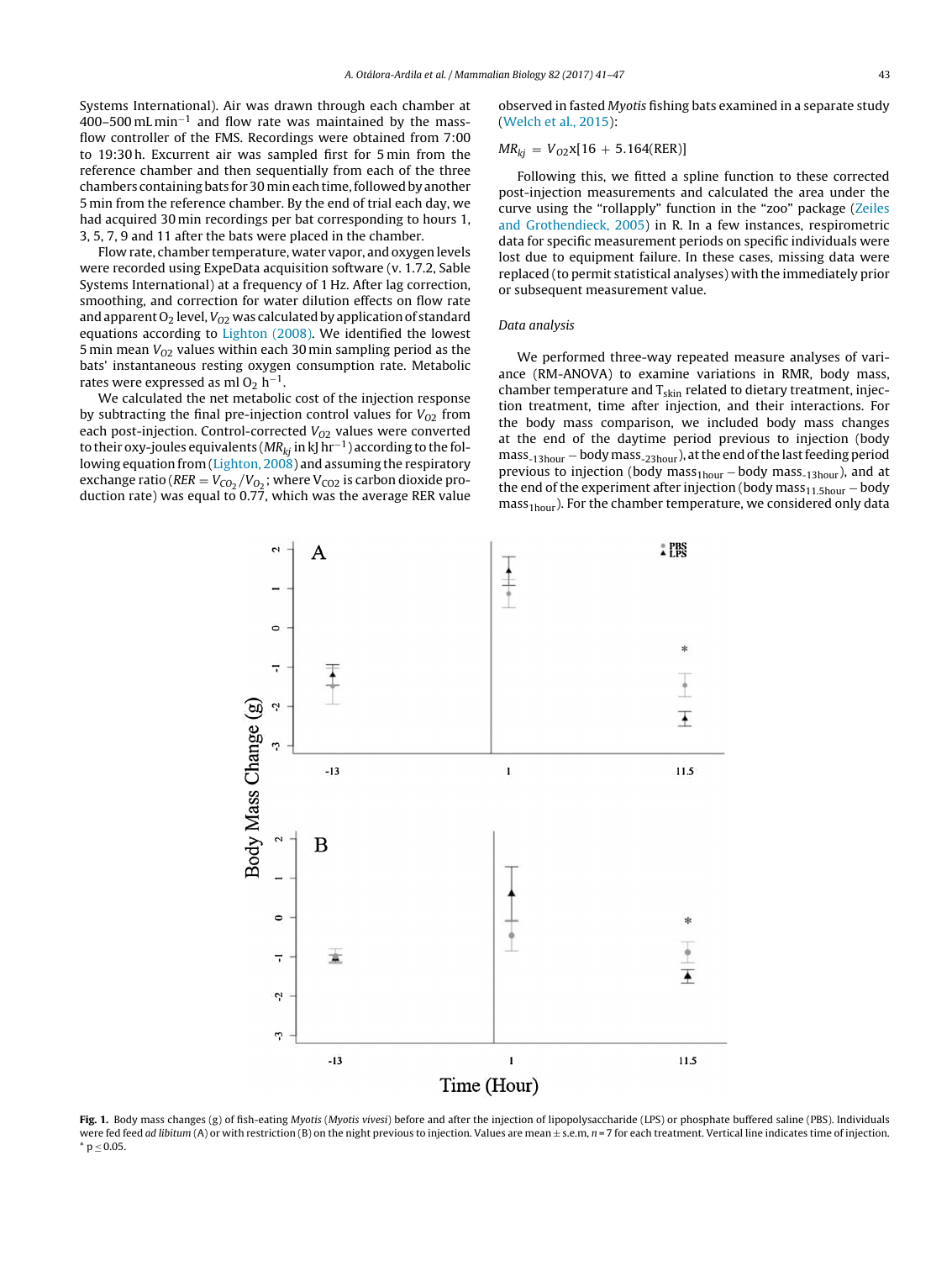<span id="page-3-0"></span>registered after the injection. We compared  $\Delta_{\text{LPS-PBS}}\text{T}_{\text{skin}}$  between dietary treatments using two-way RM-ANOVA. We compared total caloric cost of injection with a two-way RM-ANOVA with dietary treatment and injection treatment as factors. When factors or their interactions were significant, we conducted planned orthogonal comparisons. We compared the total metabolic cost of PBS and LPS injection to zero using one-sample *t*-tests for each dietary treatment. Values are expressed as mean  $\pm$  s.e.m. Results were considered significant at  $p < 0.05$ .

#### **Results**

# Body mass changes

Body mass was significantly affected by dietary treatment  $(F<sub>1,6</sub> = 10.3, p = 0.01)$ , time after injection  $(F<sub>2,12</sub> = 12.2, p = 0.001)$ , and the interactions between dietary treatment and type of injection  $(F<sub>1.6</sub> = 21.9, p = 0.003)$ , between dietary treatment and time after injection ( $F_{2,12}$  = 6.4, p = 0.02), and between type of injection and time after injection ( $F_{2,12}$  = 6.3, p = 0.001). Body mass losses at the end of the daytime period previous to injection were not significantly different between bats assigned to the LPS or PBS treatments for bats on the *ad libitum* ( $p = 0.3$ ) or restricted ( $p = 0.7$ ) diets. On the feeding period before injection, bats on the restricted diet gained less body mass  $(0.6 \pm 0.7 \text{ g})$  than when fed *ad libitum*  $(1.4 \pm 0.3 \text{ g})$ but this difference was not significant ( $p = 0.2$ ). At the end of the injection day, bats on the LPS treatment lost more body mass than bats on the PBS treatment when fed *ad libitum* ( $p = 0.05$ ) or when subjected to dietary restriction ( $p = 0.04$ ). Bats on the *ad libitum* diet lost more mass than bats on the restricted diet after the LPS treatment ( $p = 0.02$ ) but there was no difference between dietary treatments after the PBS treatment ( $p = 0.2$ , [Fig.](#page-2-0) 1). Only three bats in the restricted diet lost body mass on the feeding period prior to LPS injection, whereas all bats in the ad libitum diet gained body mass. Body mass of bats 1 h prior to LPS injection was higher when they were fed ad libitum (29.2  $\pm$  0.6 g) than when diet was restricted  $(26.3 \pm 0.6 \text{ g}; t_6 = 3.5, p = 0.01).$ 

# Skin and chamber temperature

Chamber temperature was significantly higher during the experiment with bats on the restricted diet  $(29.8 \pm 0.1 \degree \text{C})$ ;  $F_{1,6} = 22.1$ , p = 0.003) than on the *ad libitum* diet (28.9 ± 0.1 °C) but the effect of injection treatment was not significant ( $F_{1,6} = 1.5$ , p = 0.2). Chamber temperature varied significantly with time after injection ( $F_{5,30}$  = 427.3, p < 0.0001), with increasing values from the beginning (1 h after injection:  $27.5 \pm 0.1$  °C) to end of the period (11 h after injection:  $30.4 \pm 0.1$  °C). No factor interactions were significant.

Dietary treatment had no significant effect on  $T_{\text{skin}}$  ( $F_{1,6} = 0.5$ ,  $p = 0.5$ ) but the effects of injection treatment ( $F_{1,6} = 11.4$ ,  $p = 0.01$ ), time after injection ( $F_{10,60}$  = 16.2, P < 0.0001) and the injection



**Fig. 2.** Skin temperature (◦C) of fish-eating Myotis (Myotis vivesi) before and after the injection of lipopolysaccharide (LPS) or phosphate buffered saline (PBS). Individuals were fed feed ad libitum (A) or with restriction (B) on the night previous to injections. Values are mean  $\pm$  s.e.m, n = 7 for each treatment. Vertical line indicates time of injection.  $*p \leq 0.05; **p \leq 0.01; ***p \leq 0.001.$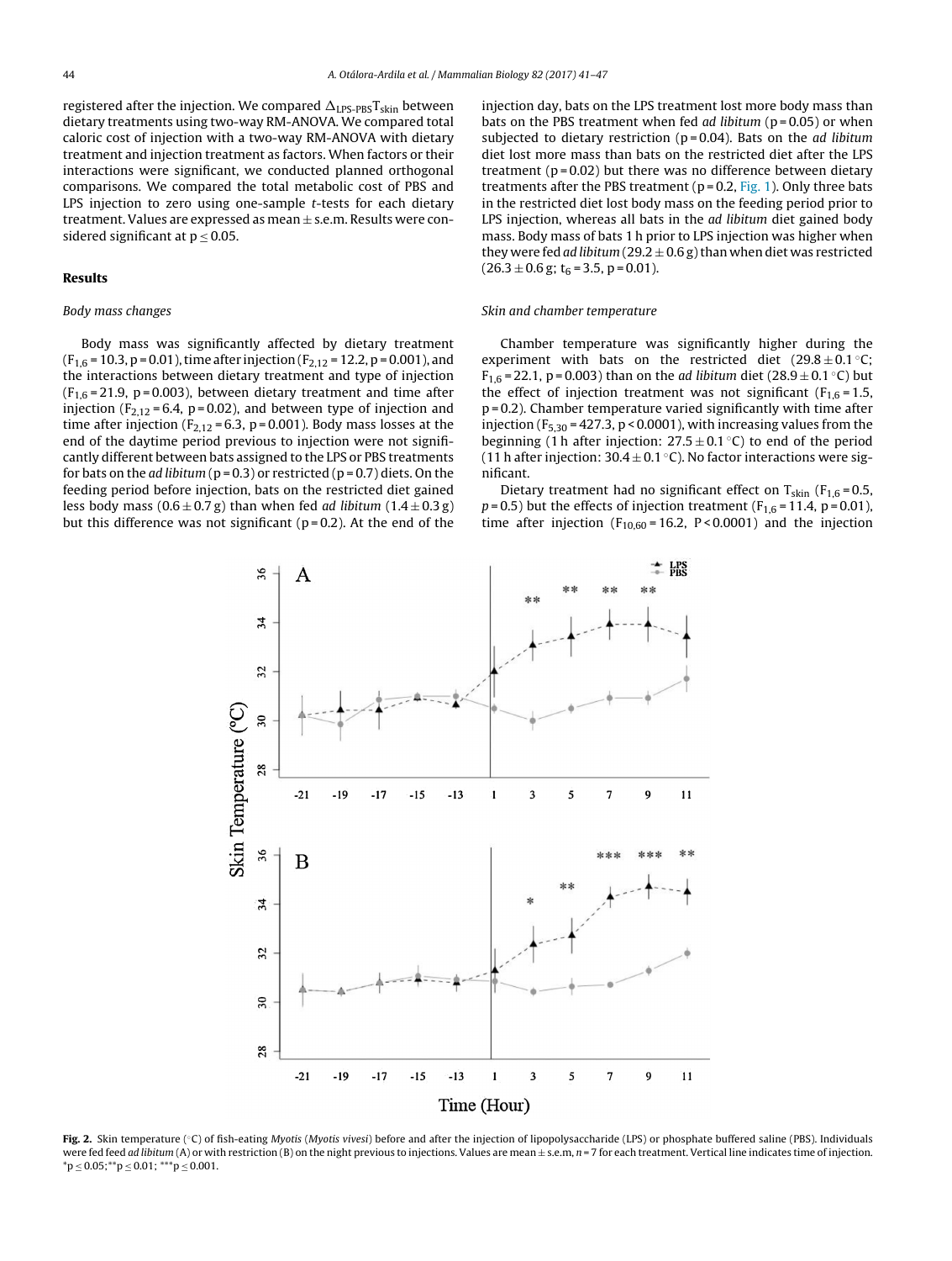

**Fig. 3.** Resting metabolic rate (RMR; ml O<sub>2</sub> consumed Hr<sup>−1</sup>) of fish-eating Myotis (Myotis vivesi) before and after the injection of lipopolysaccharide (LPS) or phosphate buffered saline (PBS). Individuals were fed feed *ad libitum* (A) or with restriction (B) on the night previous to injection. Values are mean $\pm$  s.e.m,  $n = 7$  for each treatment. Vertical line indicates time of injection.  $^{\ast}p$   $\leq$  0.05; $^{\ast\ast}p$   $\leq$  0.01;  $^{\ast\ast\ast}p$   $\leq$  0.001.

treatment-time interaction ( $F_{10,60}$  = 15.7, p < 0.0001) were significant. There were significant differences in  $T_{skin}$  between bats injected PBS or LPS at 3 ( $p = 0.002$ ), 5 (0.01) 7 ( $p = 0.002$ ), and 9  $(p=0.006)$ h after injection when bats were fed ad libitum, and at hours 3 (p=0.03), 5 (0.01), 7 (p=0.0001), 9 (p=0.0003), and 11 ( $p = 0.006$ ) with bats on the restricted diet [\(Fig.](#page-3-0) 2). Mean  $\Delta_{\text{LPS-PBS}}T_{\text{skin}}$  after injection ranged from 2.1 to 3.0 °C in the ad libitum diet and from −0.3 to 2.7 ◦C in the restricted diet. Dietary treatment had no significant effect on  $\Delta_{\text{LPS-PBS}}T_{\text{skin}}$  (F<sub>1,6</sub>=1.7,  $p = 0.2$ ) but the effects of time  $(F_{5,30} = 3.8, p = 0.008)$  and the diet-time interaction (F<sub>5,30</sub>=3.5, p=0.03) on  $\Delta_{\text{LPS-PBS}}T_{\text{skin}}$  were significant. Mean  $\Delta_{\text{LPS-PBS}}\text{T}_{\text{skin}}$  was significantly higher in the ad *libitum* (2.1  $\pm$  0.6 °C) than the restricted diet (-0.3  $\pm$  0.3 °C) only 1 h after LPS injection ( $p = 0.005$ ).

#### Resting metabolic rate

The effect of dietary treatment on post injection RMR was not significant ( $F_{1,6}$  = 0.001, p = 0.9), but the effects of injection treatment ( $F_{1,6}$  = 6.1, p = 0.04), time of injection ( $F_{10,60}$  = 2.1, p = 0.03), and the injection-time interaction ( $F_{10,60}$  = 8.5, p < 0.0001) all had significant effects on RMR following injection. RMR values were higher for LPS than PBS treatment in bats fed *ad libitum* only at  $1$  ( $p = 0.01$ ),  $3 (p = 0.02)$ , and  $5 (p = 0.001)$  h after the injection (Fig. 3). When bats were subjected to food restriction, RMR values were higher for LPS

than PBS treatment only at 1 ( $p = 0.04$ ), 3 ( $p = 0.04$ ), 5 ( $p = 0.02$ ), 9  $(p = 0.02)$  and 11  $(p = 0.02)$  h after the injection (Fig. 3).

## Total metabolic cost

The overall metabolic cost of the response to injection was greater in bats injected with LPS compared to bats injected with PBS ( $F_{1,6}$  = 13.9,  $P$  = 0.009), but did not differ as a function of dietary treatment ( $F_{1,6}$  = 0.005, P = 0.9), nor was there a significant interaction of injection type and dietary treatment ( $F_{1,6} = 0.7$ ,  $P = 0.4$ ). There was no metabolic cost of the response to sham injection as the metabolic response after PBS administration was not significantly different from zero (ad libitum diet:  $0.9 \pm 1.0$  kJ, t<sub>6</sub> = 0.8, p = 0.4; restricted diet:  $-0.2 \pm 1.2$  kJ, t<sub>6</sub> =  $-0.1$ , p = 0.9). However, the cost of the response to injection of LPS over the time frame examined was significantly different from zero (ad libitum diet:  $6.5 \pm 0.7$  kJ,  $t_6 = 9.2$ , p < 0.0001; restricted diet: 7.7  $\pm$ 1.9 kJ,  $t_6 = 3.4$ , p = 0.009).

## **Discussion**

In contrast to our predictions, one-night of food intake restriction did not affect the metabolic cost of the acute phase response in the fish eating Myotis but it delayed the metabolic response and the development of hyperthermia. In the following lines we discuss our findings with respect to what has been reported in other animals and its implications for batis ability to fight pathogens.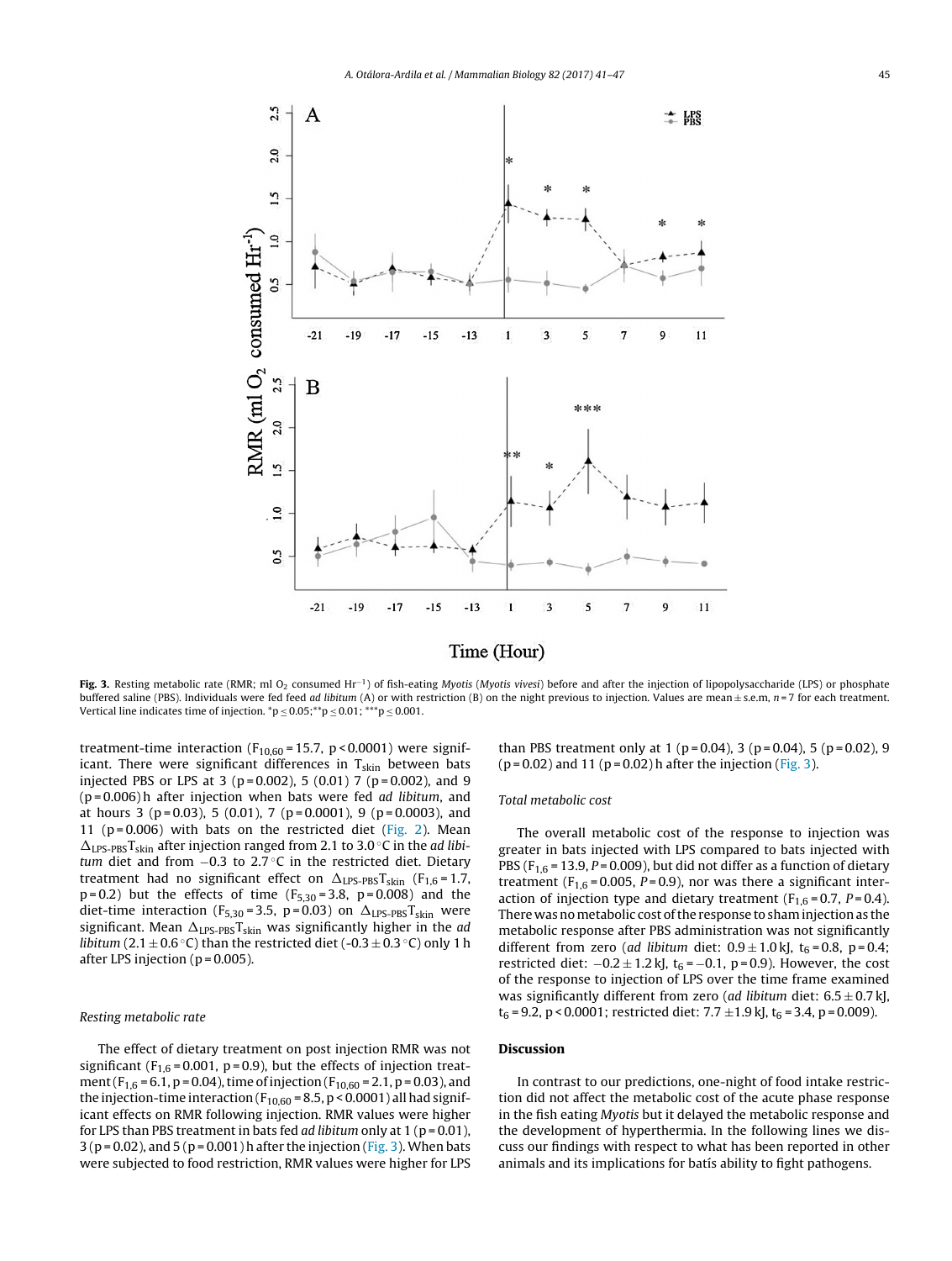The strength of the metabolic response of fish eating Myotis to an LPS challenge was not affected by dietary treatment. LPS injection elicited a significantincrease in metabolic rate even when food ingestion was restricted: individual values of RMR after LPS injection increased up to  $4.2 \pm 0.8$  fold in the *ad libitum* diet and  $4.4 \pm 0.9$ fold in the restricted diet with respect to RMR measured after PBS injection. The effect of food restriction on RMR after a LPS challenge has been examined previously only in laboratory rats (Rattus norvegicus; [MacDonald](#page-6-0) et [al.,](#page-6-0) [2012\).](#page-6-0) When the caloric intake of rats was reduced to 50% during 28 days, RMR after LPS injection did not increase, and it was lower than when rats were fed ad libitum. In contrast to the rat study, fish eating Myotis were on a restricted diet for only 1 night, resulting in a comparatively smaller difference in body mass between restricted and ad libidum treatment groups (∼10% lower in food restricted bats versus ∼22% lower in food restricted rats). While we found no significant difference in RMR values between dietary treatments, it appears that there was a delay in the metabolic response when bats were on the restricted diet. RMR peaked on average one hour after LPS injection when bats were fed ad libitum and five hours after injection when bats were fed a restricted diet. Additionally, RMR returned to pre-injection values by 7 h after LPS injection on average in bats fed ad libitum, but remained elevated at least 11 h following injection for bats on the restricted diet.

The total energetic cost of the immune response during the time period over which it was measured was similar in bats fed ad libitum (6.5 kJ) and restricted diets (7.7 kJ), and amounted to 9.8–14.0% of the daily energy requirements of a bat the size of fish-eating Myotis (55–66 kJ day−1; [Speakman](#page-6-0) [and](#page-6-0) [Król,](#page-6-0) [2010\).](#page-6-0) The elevated metabolic rate observed after LPS challenge paralleled an increase in body temperature and a greater body mass loss relative to bats injected with PBS. Bats in both dietary treatments increased their body temperature after the LPS injection with respect to the control treatment by  $3.0 \pm 0.7$  °C in the *ad libitum* diet and by  $2.7 \pm 0.6$  °C in the restricted diet. Although hyperthermia reached the same level in both dietary treatments, it was delayed in the restricted diet. In contrast to bats fed *ad libitum*,  $\Delta_{\text{LPS-PBS}}\text{T}_{\text{skin}}$  one hour after injection was approximately zero when bats were fed the restricted diet. Peak  $\Delta_{\text{LPS-PBS}}\text{T}_{\text{skin}}$  values ( $\geq$  3  $^{\circ}$ C) in bats fed *ad libitum* were reached only 3 h after the injection but it took 7 h to reach this value for bats on the restricted diet. The effect of food restriction on the development of hyperthermia after an LPS challenge has been examined in a handful of studies mostly with model animals and it appears to be related to the duration and level of the restriction. Laboratory rodents with 50% food restriction for 28 days developed fever but with a delayed onset and sustained for a shorter period than when fed ad libitum ([Radler](#page-6-0) et [al.,](#page-6-0) [2014\).](#page-6-0) In another set of studies, fever was suppressed in laboratory rodents under 50% food restriction for 28 days ([MacDonald](#page-6-0) et [al.,](#page-6-0) [2011,](#page-6-0) [2014\)](#page-6-0) but they developed an attenuated febrile response after LPS injection when exposed to shorter periods of food restriction (14 days; [MacDonald](#page-6-0) et [al.,](#page-6-0) [2011,](#page-6-0) [2014\),](#page-6-0) to 25% food restriction ([MacDonald](#page-6-0) et [al.,](#page-6-0) [2014\),](#page-6-0) or when they were starved during 48 h [\(Inoue](#page-6-0) et [al.,](#page-6-0) [2008\).](#page-6-0) In contrast to model animals, food restriction (40%) over a longer period (15 weeks) did not affect the pyrogenic response of grey mouse lemur (Microcebus murinus) over the 1st day after the LPS challenge ([Canale](#page-6-0) [and](#page-6-0) [Henry,](#page-6-0) [2011\).](#page-6-0) The physiological bases behind the delay in the pyrogenic response of food-restricted fish eating Myotis might result from the down-regulation of pro-inflammatory pathways and the intensification of anti-inflammatory pathways as suggested for laboratory rodents [\(MacDonald](#page-6-0) et [al.,](#page-6-0) [2011\).](#page-6-0)

Bats subjected to both dietary treatments lost more body mass following LPS injection compared to when PBS was administered. However, body mass loss after LPS injection was 1.4 times in bats on the *ad libitum* diet ( $-2.3 \pm 0.2$  g or  $-7.9 \pm 0.6$ %) than when fed the restricted diet ( $-1.5 \pm 0.2$  g, or  $-5.6 \pm 0.5$ %). Higher body mass loss after an LPS challenge on animals fed ad libitum have been found in model animals and it seems to be related to the attenuation of the pyrogenic response when diet is restricted. For example, body mass loss was 2.5–4 times greater in laboratory mice and 3 times greater in laboratory rats fed ad libitum than when fed restricted diets that attenuated or cancelled the febrile response ([MacDonald](#page-6-0) et [al.,](#page-6-0) [2011,](#page-6-0) [2012\).](#page-6-0) Given that the total caloric cost after the LPS challenged was not significantly different between fishing Myotis on different diets, it is not clear to what extent the slightly lower body mass loss when fed the restricted diet was the result of the delayed pyrogenic response.

Short term restriction of food intake might compromise resistance to pathogens [\(Robertson](#page-6-0) [and](#page-6-0) [Mitchell,](#page-6-0) [2013\).](#page-6-0) In particular, elevation of body temperature is associated with reduced disease duration and improved survival in most animals ([Blatteis,](#page-6-0) [2003\).](#page-6-0) Therefore, the effect of food restriction in delaying the hyperthermia development in the fish eating Myotis might be important for its capacity to fight pathogens. Our study simulated food restriction over a short period but individuals of fish-eating Myotis might remain torpid in their roosts for several consecutive days with no food ingestion [\(Salinas](#page-6-0) [R.](#page-6-0) et [al.,](#page-6-0) [2014\).](#page-6-0) Torpor reduces the number of circulating leukocytes and the production of cytokines, and probably compromises bat immune response [\(Bouma](#page-6-0) et [al.,](#page-6-0) [2010\).](#page-6-0) For example, when mice are subjected to food restriction over long periods (∼20 weeks) they are more susceptible to infection by intact pathogens ([Kristan,](#page-6-0) [2008\).](#page-6-0) On the other hand, torpor is an energy saving mechanism that might be interrupted when animals are exposed to an infection. For example, torpor was absent when LPS was administered to grey mouse lemur (Microcebus murinus) maintained on ad libitum and restricted diets (40% caloric restriction) during several weeks ([Canale](#page-6-0) [and](#page-6-0) [Henry,](#page-6-0) [2011\).](#page-6-0) Interruption of torpor in hibernating bats as a result of pathogen infection might be detrimental for their survival as found in little brown Myotis (M. lucifugus) infected with Pseudogymnoascus destructans [\(Lilley](#page-6-0) et [al.,](#page-6-0) [2016\).](#page-6-0) Torpor interruption during pathogen infections might also affect antioxidant activity. Antioxidant defenses increase in torpid bats ([Filho](#page-6-0) et [al.,](#page-6-0) [2007\)](#page-6-0) but frequent arousals from torpor due to infection might deplete antioxidants [\(Moore](#page-6-0) et [al.,](#page-6-0) [2013\).](#page-6-0) Finally, recent work shows that in addition to quantity, quality of food is fundamental for immune response. For example, tree swallows (Tachycineta bicolor) have stronger immune response when fed diets supplemented with omega-3 long-chain polyunsaturated fatty acids (LCPUFA; [Twininga](#page-6-0) et [al.,](#page-6-0) [2016\).](#page-6-0) Aquatic prey had higher LCPUFA content than terrestrial preys and the strength of the immune response of the fish eating Myotis bats might be affected by the extent to which it preys on aquatic versus terrestrial items ([Otálora-Ardila](#page-6-0) et [al.,](#page-6-0) [2013\).](#page-6-0) Future work is needed to assess the effect of longer periods of food restriction (both in quantitative and qualitative terms) on bat immune response and in particular regarding the effect of pyrogenic infections on their use of torpor.

## **Funding**

This work was supported by Dirección General de Asuntos del Personal Académico [PAPIIT # IN202113] to LGHM, and by a Natural Sciences and Engineering Research Council of Canada Discovery Grant [# 386466] to KCW. AOA was supported by a scholarship from Consejo Nacional de Ciencia y Tecnología (CONACYT).

#### **Acknowledgements**

Transportation to Partida Norte Island was generously provided by Secretaría de Marina-Armada de México. The Prescott College Kino Bay Center provided invaluable logistic support during fieldwork. This study was conducted under permits from Secretaría de